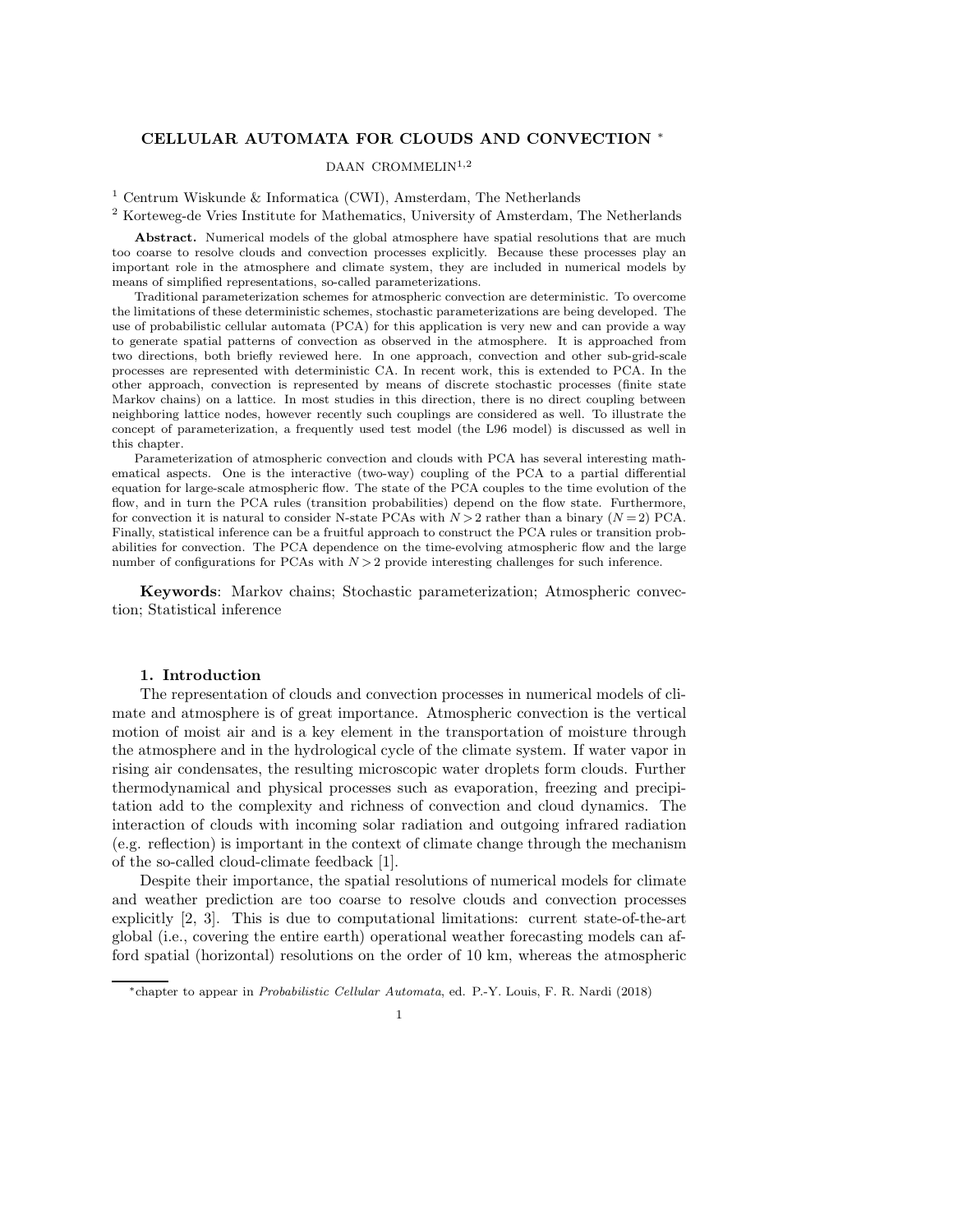components of global climate models have even coarser resolutions (50-100 km) because they are used for simulations over much longer time intervals. The consequence is that clouds and convection must be represented in a simplified way in these global numerical models.

In atmosphere-ocean science, such simplified representations are known under the name *parameterizations*. The state of the atmosphere that can be resolved by the global numerical model is given as input to a parametrization module, which returns a contribution from convection to the overall rate of change of the model atmosphere. Let  $\Psi(x,y,z,t)$  denote the state of the atmosphere at the geographical location  $(x,y,z)$ at time t. Typically, x stands for longitude, y for latitude, and z for elevation above the earth surface. In the most commonly used models, the state  $\Psi$  consists of five variables: wind velocities in three directions, temperature, and moisture. For ease of exposition, we assume that the time evolution of  $\Psi$  is governed by a nonlinear partial differential equation (PDE) (in practice, there are additional algebraic equations):

$$
\frac{\partial}{\partial t} \Psi = \mathcal{N}(\Psi, \nabla \Psi) + R \tag{1.1}
$$

This nonlinear PDE is derived from the Navier-Stokes equation. The variable  $R(x,y,z,t)$  denotes the contribution from unresolved physical processes such as convection. Thus, it is assumed that the nonlinear differential operator  $\mathcal{N}(\Psi,\nabla\Psi)$  accounts for physical and dynamical processes that can be adequately resolved in the global numerical model. As mentioned, the contributions from processes that can not be resolved in the numerical model are collected in R. In the rest of this chapter, we will focus on convection, although in practice other unresolved processes are also parameterized in global models (e.g. atmospheric gravity waves, interactions with the underlying land or ocean surface, ...).

In order to close the system, a model for  $R$  is required. Traditionally, parameterizations are set up in a deterministic fashion, so that R is effectively a function of  $\Psi$ , without any randomness or uncertainty involved. Furthermore, it is common practice to assume that R is determined by  $\Psi$  locally in x and y (but not in z). By this we mean the following: let  $(x_i, y_j)$  be the  $(x, y)$  coordinates of the node  $(i,j)$  of the horizontal grid (or lattice) of the numerical model. We define  $R_{i,j}(z,t) := R(x_i,y_j,z,t)$  and similarly for  $\Psi_{i,j}(z,t)$ . The "locality" assumption means that  $R_{i,j} = f(\Psi_{i,j})$ , i.e. R at node  $(i,j)$  is determined by  $\Psi$  at the same node (and at the same time), but not by  $\Psi$ or R at other nodes. The assumption does not involve the vertical coordinate  $z$ : the full vertical profile of  $\Psi_{i,j}$  determines the full vertical profile of  $R_{i,j}$ . For convection, vertical nonlocal effects can be important.

Traditional convection parameterization schemes are based on physical reasoning and intuition, and they are effectively deterministic mappings  $\Psi_{i,j} \mapsto R_{i,j}$  (although they are usually not formulated in such explicit manner). To overcome the limitations of these traditional schemes, stochastic parameterization schemes started to receive a lot of attention in the last 10-15 years. In these schemes, the deterministic mapping from  $\Psi_{i,j}$  to  $R_{i,j}$  is effectively replaced by a probabilistic one. This reflects the uncertainty about subgrid scale processes that is inevitable in numerical models with finite resolution.

Although much work has been done on developing stochastic convection parameterization schemes in the last 10-15 years, a still outstanding challenge is how such schemes can generate realistic spatial patterns for convection, with appropriate spatial correlations. The "locality" assumption discussed above translates into conditional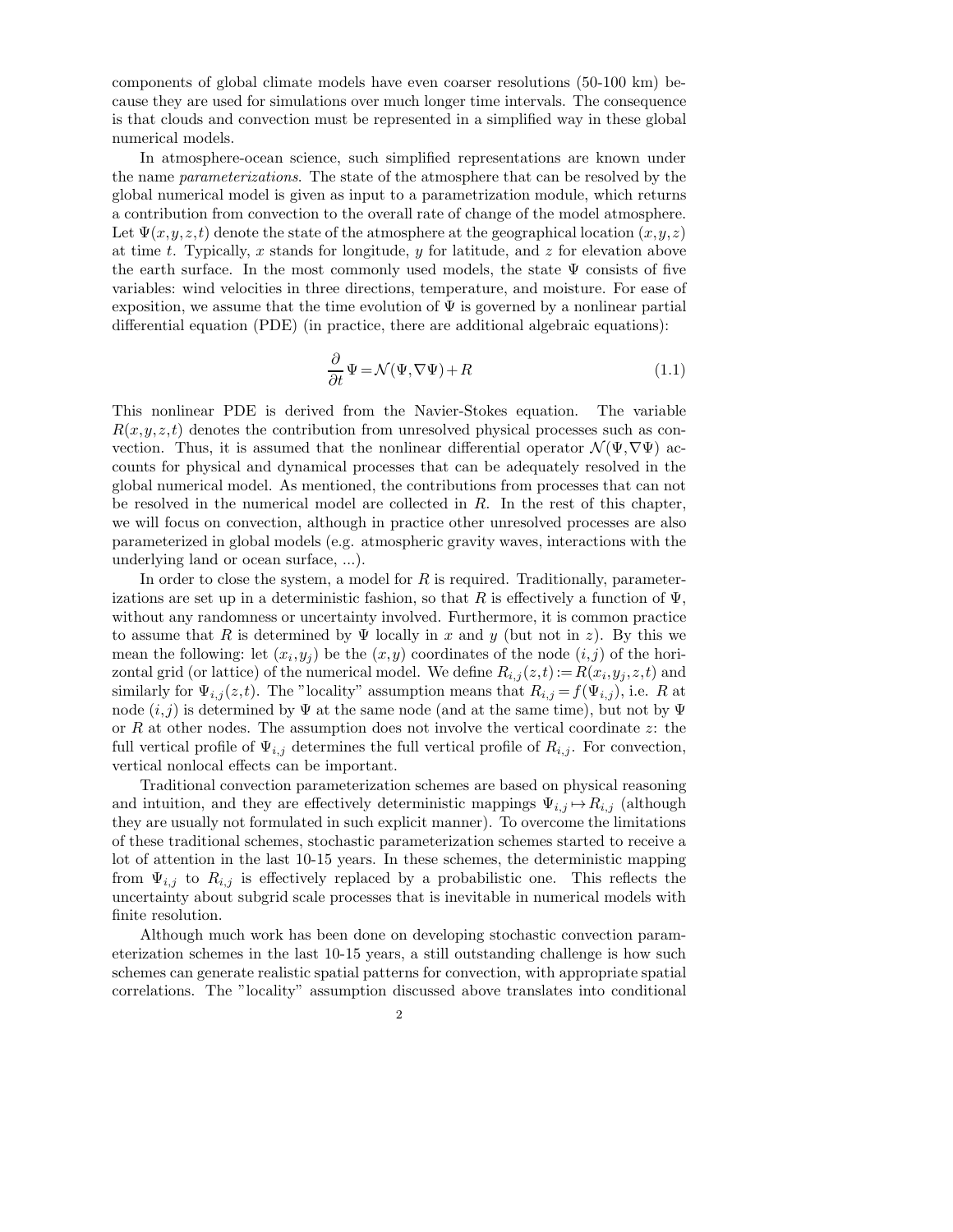independence of R at different grid nodes, e.g.  $R_{i,j}|\Psi_{i,j}$  and  $R_{i,j+1}|\Psi_{i,j+1}$  are assumed to be uncorrelated. This is a limitation, because convection, although it is a physical process at small spatial scales, can organize into larger-scale structures (sometimes dubbed meso-scale structures), with clusters (and clusters-of-clusters) of convective elements spreading out over multiple horizontal grid nodes. Such structures are difficult to capture with parameterization schemes operating under the locality assumption [4]. Cellular automata (CA) can provide a way to generate these spatial patterns.

In this chapter we discuss the relevance and prospects of representing clouds and convection processes in atmosphere models using probabilistic cellular automata (PCA). The use of PCA for this application is very new, and is approached from two different angles. In one line of research, discussed in section 2, convection and other subgrid-scale processes are represented with the help of deterministic CA. In recent work this is extended to include PCA. In the other approach, reviewed in section 3, convection is represented by means of discrete stochastic processes (finite state Markov chains) on a horizontal lattice. In most studies in this direction, there is no direct coupling between neighboring lattice nodes, however recently such couplings are considered as well, see section 5. To clarify these ideas, in section 4 a test model is presented that is often used for designing and testing new methods for subgrid modeling. Furthermore, in section 6 it is discussed how statistical inference can contribute to determine the rules (cell transition probabilities) of a PCA for convection.

### **2. Convection parameterization with Cellular Automata**

The proposal to use cellular automata (CA) for parameterizing the feedback from unresolved scales in numerical models of the atmosphere goes back at least to the late 1990s [6, 5]. The idea was taken up for the purpose of parameterizing the so-called backscatter of kinetic energy from unresolved scales [8, 9, 7]. A CA is used to generate dynamically evolving spatial patterns that determine patterns of kinetic energy input from unresolved scales. More specifically, if  $R$  in  $(1.1)$  is a kinetic energy source term, it is modeled as  $R_{i,j}(z,t) = K(\Psi_{i,j}(z,t))S_{i,j}(t)$ , i.e. as the product of an appropriate function K of  $\Psi$  and a time-evolving pattern S generated by a CA (see e.g. [7]).

The CA in these studies is a deterministic, synchronous CA, with a layer of memory (or history) added to it: a cell that "comes to life" has multiple lives  $L_{\text{max}}$ (in the abovementioned studies,  $L_{\text{max}} = 32$ ). Each time a cell does not meet the rules for survival, it loses one of its lives. Only neighboring cells that have the maximum amount of lives are relevant for determining whether a cell comes to life or survives (see [8] for more details). To be more precise, let us denote by  $L_{i,j}(t)$  the number of lives of a cell with lattice index  $(i,j)$  at time t, so  $0 \le L_{i,j} \le L_{\text{max}}$ . If  $L_{i,j} = L_{\text{max}}$ , cell  $(i,j)$  is called "fertile". Let  $M_{i,j}(t)$  be the number of fertile cells in the Moore neighborhood of  $(i,j)$ , excluding  $(i,j)$  itself. Clearly,  $0 \leq M_{i,j} \leq 8$ . If  $L_{i,j}(t) = 0$  and  $M_{i,j}(t) \in \{2,3\}$ , then  $L_{i,j}(t+1) = L_{\text{max}}$  ("birth"). If  $L_{i,j}(t) > 0$  and  $M_{i,j}(t) \in \{3,4,5\}$ then  $L_{i,j}(t+1) = L_{i,j}(t)$  ("survival"). In all other cases,  $L_{i,j}(t+1) = \max(L_{i,j}(t)-1,0)$ ("death").

The "raw" CA state or pattern at time  $t$  is determined by the pattern of the  $L_{i,j}(t)$ . To arrive at the pattern  $S(t)$ , the raw CA pattern is spatially smoothed. Note that the rules of this CA are deterministic. The rules were chosen heuristically, not inferred or derived in a rigorous way. Also, the CA evolves independently of the large-scale atmospheric state, i.e. there is no coupling of  $\Psi$  back to S.

In several studies (e.g. [12, 10, 11]), the use of CA for convection parameterization is explored, with a set-up quite similar to the kinetic energy backscatter CA schemes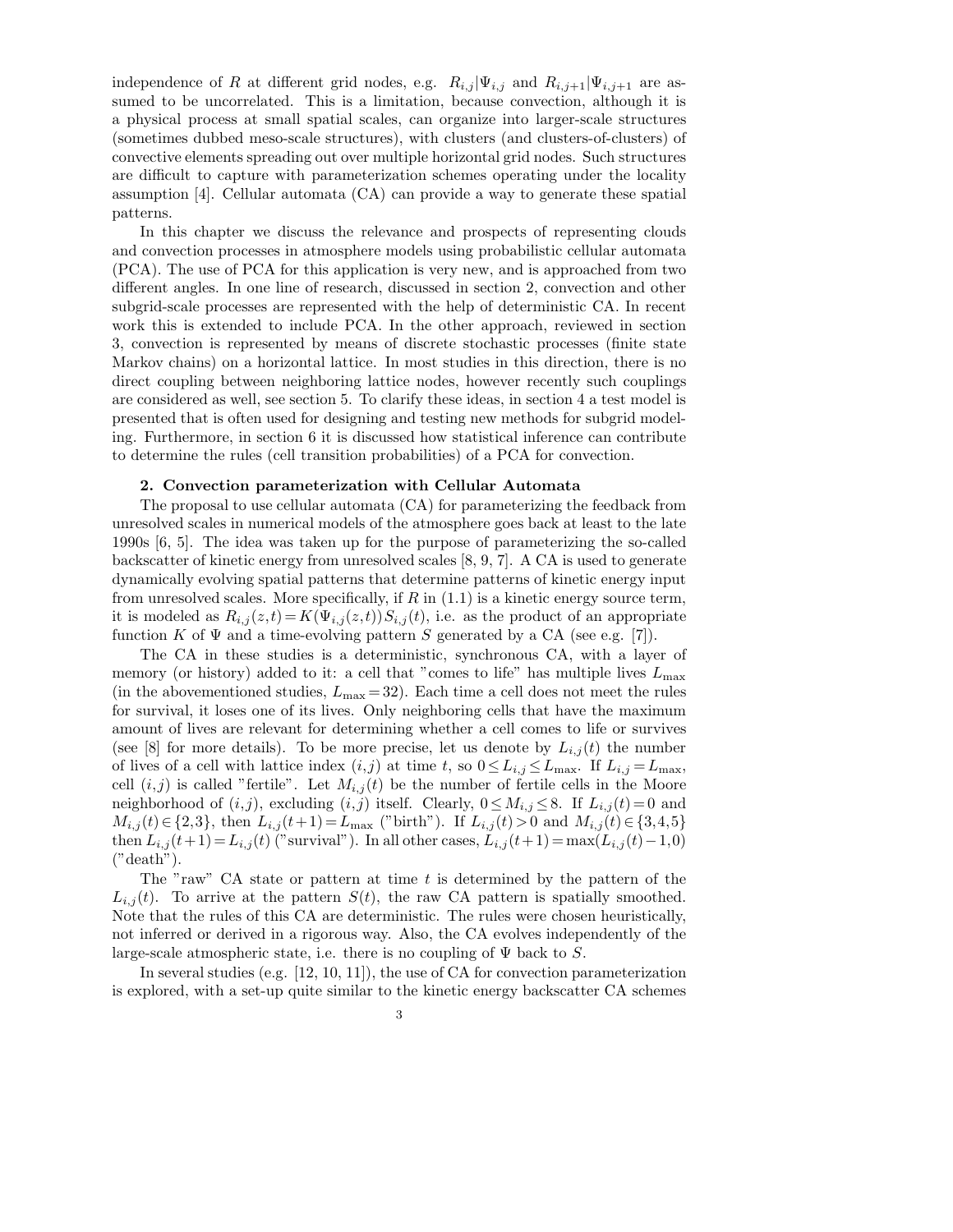

Fig. 2.1. *Example of a pattern generated by the deterministic, synchronous CA with memory as used in e.g. [7]. The top panel shows the raw pattern (number of lives) in a 720 × 360 CA. The bottom panel shows the pattern after coarse-graining, smoothing and normalizing.*

mentioned above. The CA with memory added (as described above) is the starting point, however in recent papers feedback from  $\Psi$  to S has been introduced by making the CA rules also dependent on  $\Psi$  [10, 11]. Furthermore, the CA pattern can be advected (transported horizontally) by the large-scale flow determined by Ψ. As already mentioned, the CA rules are deterministic, although elements of randomness are introduced in several of these papers by initializing the CA randomly or by adding randomly located live cells at each time step. A probabilistic version of the CA rules has also been considered [11]: if a cell meets the rule for either birth or survival, it will come to (or remain in) life with a probability smaller than one (with the deterministic rule, the probability equals one). This probability can be fixed, or made dependent on advection (i.e., on  $\Psi$ ). It is reported [11] that the probabilistic, advection-dependent rule generates patterns that look more like convection than those generated with the deterministic rule.

### **3. Markov chains on a lattice**

The CA for convection parameterization discussed in the previous section were primarily deterministic. Although some recent studies consider probabilistic extensions, the starting point is a deterministic CA. In a different line of research, the problem is approached from almost the opposite perspective: convection is parameterized using discrete stochastic processes (finite state Markov chains) on a lattice, but mostly without direct interaction or coupling between the Markov chains at neighboring lattice nodes. Thus, in this approach the starting point is stochastic and relies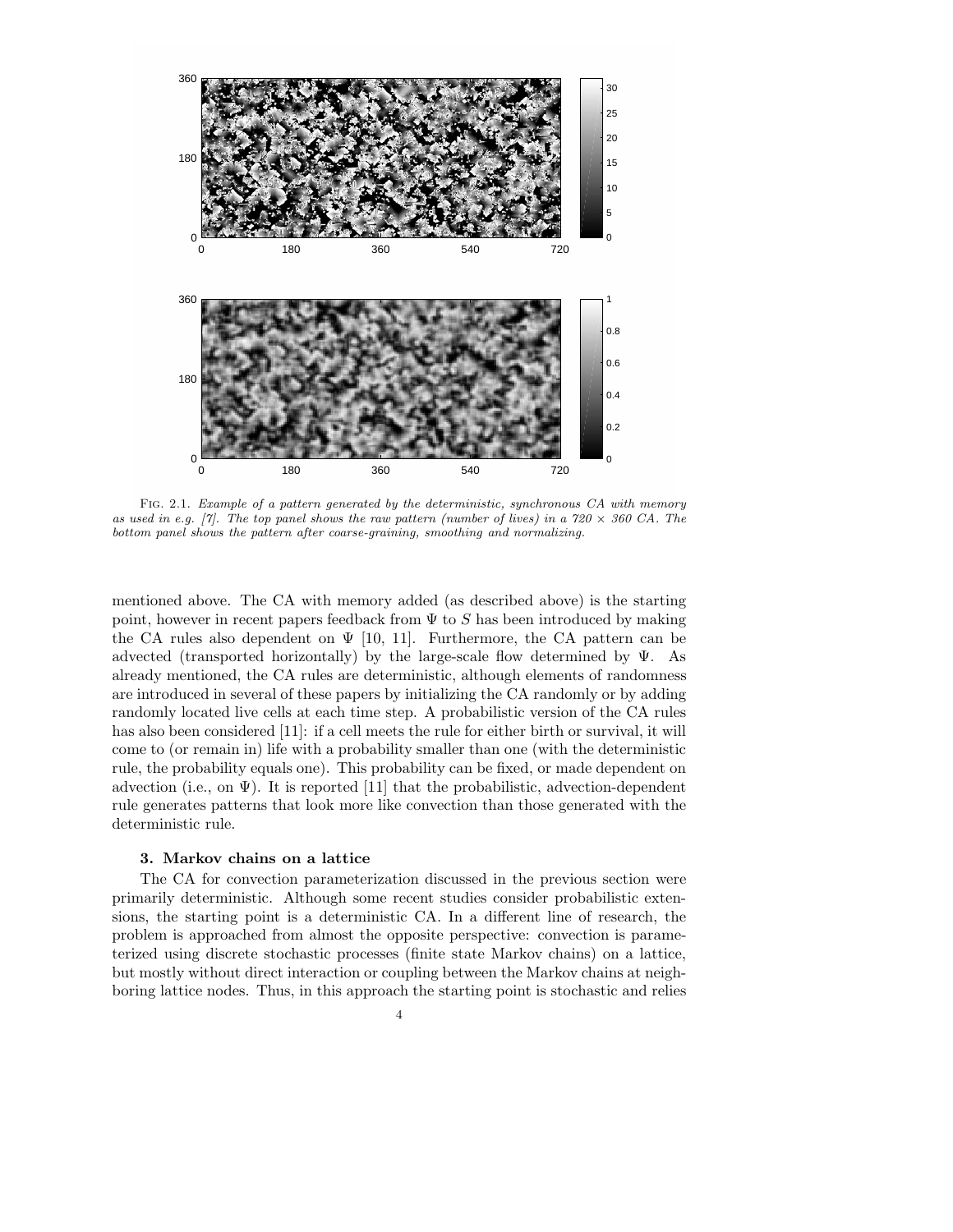on the locality assumption discussed earlier.

The model contributions  $R_{i,j}$  due to convection are functions of the vertical coordinate z, hence they live in an infinite-dimensional space. To make stochastic modeling of  $R_{i,j}$  more tractable, in a number of studies this function space is effectively discretized, so that the time evolution of  $R_{i,j}$  can be modeled as a finite-state Markov chain (e.g. [17, 13, 14, 15, 16]). In these studies, a small number of convective states or cloud states are chosen, and the Markov chain determines the transition probabilities of switching between the states. To reflect the dependence on  $\Psi_{i,j}$ , the transition probabilities are conditional on (specific functions of)  $\Psi_{i,j}$ .

An important quantity for convection parameterization is the so-called *convective area fraction* (CAF). Every horizontal grid node  $(i, j)$  of the global numerical model has a surface area associated with it (roughly equal to  $\Delta x_i \Delta y_j$ , with  $\Delta x_i = x_{i+1} - x_i$ and  $\Delta y_j = y_{j+1} - y_j$ ). The CAF is the fraction of this area that is in a convective state. In conventional, deterministic parameterizations, the CAF is fixed (e.g. at 0.03). Many stochastic approaches focus on stochastic modeling of the CAF; the resulting CAF is then used as input to calculate  $R_{i,j}$  in much the same way as it is done in deterministic schemes (making use of so-called mass flux parameterization methods).

The convective/cloud states can be defined on a "microscopic" lattice, with many micro-lattice nodes pertaining to a single node of the global model grid (the "macroscopic" lattice) [17, 13, 15, 18]. The CAF for the macro-node  $(i,j)$  is given by the fraction of micro-nodes, associated with  $(i,j)$ , that are in an appropriately convective state. In the simplest form there are two possible states at each node (convective and non-convective); a more complicated set-up involves more than two states. For example, in the multicloud model from [13] there are four states (three cloud states, one of which is strongly convective, and a clear sky state), and in [15] this multicloud model is extended to five states.

To formalize this, let  $(k, l)$  be the node index of the micro-grid. For every macronode  $(i,j)$ , k and l range from 1 to K and L, respectively. We define by  $b(i,j,k,l)$ the state at node  $(k,l)$  of the micro-grid associated with macro-node  $(i,j)$ . This state takes values in a finite set of states,  $b(i,j,k,l) \in S := \{c_1,...,c_N\}$ , where  $c_1, c_2,...$  denote convective/cloud states. We denote by  $\sigma_n(i,j)$  the area fractions of the various states:

$$
\sigma_n(i,j) = \frac{1}{KL} \sum_{k=1}^{K} \sum_{l=1}^{L} \mathbf{1} \{b(i,j,k,l) = c_n\}
$$
\n(3.1)

where  $\mathbf{1}\{\cdot\}$  is the indicator function. Suppose that  $c_N$  is a strongly convective state, the only one that contributes to the CAF. Then we simply have that the CAF for macro-node  $(i,j)$  is given by  $\sigma_N(i,j)$ . A mass flux parameterization scheme then takes  $\sigma_N(i,j)$  as input, together with  $\Psi_{i,j}$ , to determine  $R_{i,j}$ . In this approach, the only information about the subgrid scale convection processes that enters the global numerical model (i.e., the macro-model) is  $\sigma_N(i,j)$ . We note that the states  $b(i,j,k,l)$ evolve in time, in accordance with the Markov chain transition probabilities that are conditioned on  $\Psi_{i,j}$ . As a consequence,  $\sigma_N(i,j)$  also changes in time.

In an alternative set-up, it is the CAF itself that is modeled with a Markov chain [16]. The CAF is discretized in multiples of 0.01 (including zero), and there is no micro-lattice involved. Furthermore, in [14] there is not even a CAF involved. The  $R_{i,j}$  themselves are discretized, using a clustering algorithm, hence the states of the Markov chain correspond to entire functions of the vertical coordinate.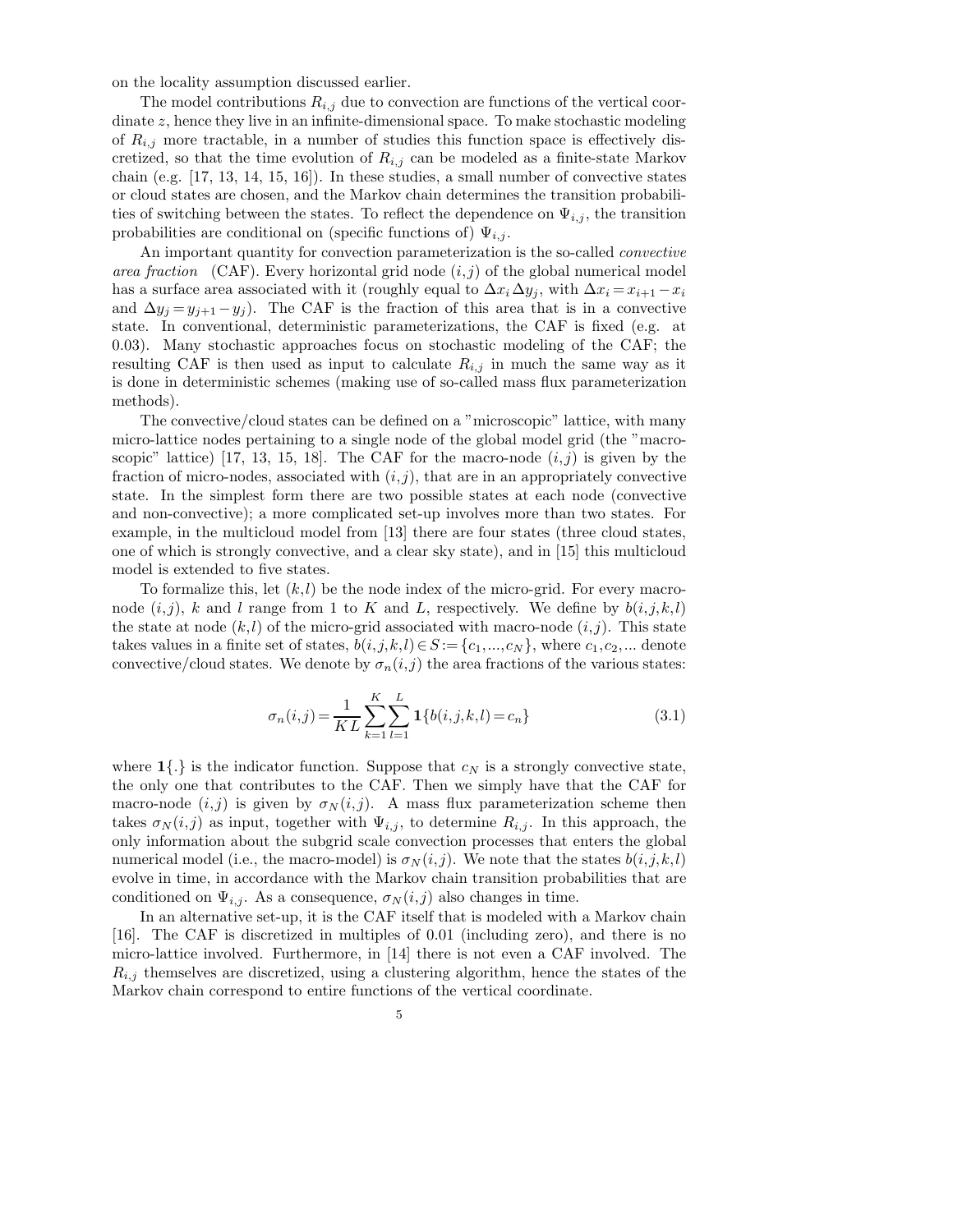The transition probabilities for the Markov chain can be obtained in various ways. One approach is to rely on physical reasoning, as in [17, 13]. An alternative approach is to make use of available datasets on convection (stemming from high-resolution models, or from observations) to obtain transition probabilities through statistical inference [19, 14, 15, 18, 16].

## **4. Test case: the L96 model**

The Lorenz '96 (L96) model [20] is an idealized model of atmospheric flow. It is used frequently as a testbed for developing new ideas and algorithms for parameterization and predictability, e.g. the Markov chain approach discussed in the previous section [19]. The model consists of a set of coupled nonlinear ordinary differential equations (ODEs), and although it was not derived from a PDE it is commonly interpreted as having spatial extent, describing an atmosphere-like dynamical system on a 1-dimensional lattice of constant latitude. The model ODEs are as follows:

$$
\frac{d}{dt}X_i = X_{i-1}(X_{i+1} - X_{i-2}) - X_i + F + R_i,
$$
\n(4.1a)

$$
\frac{d}{dt}Y_{i,k} = \frac{1}{\varepsilon} (Y_{i,k+1}(Y_{i,k-1} - Y_{i,k+2}) - Y_{i,k} + h_y X_i),
$$
\n(4.1b)

$$
R_i = \frac{h_x}{K} \sum_{k=1}^{K} Y_{i,k} \,. \tag{4.1c}
$$

The variables  $X_i(t)$  are interpreted as describing the system at large spatial scales, the  $Y_{i,k}(t)$  as variables of small-scale processes. The  $i \in \{1,...,I\}$  and  $k \in \{1,...,K\}$ are interpreted as 1-dimensional lattice indices  $(i \text{ on a macro-lattice}, k \text{ on a micro-}$ lattice). The lattice has periodic boundary conditions, so that  $X_i = X_{i+1}, Y_{i,k} = Y_{i+1,k}$ and  $Y_{i,k+K} = Y_{i+1,k}$  (we note that the use of indices here differs somewhat from the convention used in e.g. [20, 19], this is done for the sake of consistency with other sections in this chapter).

The  $Y_{i,k}$  evolve on a faster timescale than the  $X_k$ . The time scale separation is controlled by the parameter  $\varepsilon$ : with  $\varepsilon \ll 1$  there is large scale separation, with  $\varepsilon \approx 1$ there is no scale separation. Other parameters in (4.1) are the coupling strengths  $h_x$  and  $h_y$  and the forcing F. For further discussion and interpretation of these parameters we refer to [20, 19] and the references therein. In what follows we use  $\varepsilon$  = 0.5,  $h_x = -1$ ,  $h_y = 1$  and  $F = 10$ , as in [19]. Finally, the total number of variables  $(X_i)$ and  $Y_{i,k}$ ) is  $I + I \times K$ , examples of settings are  $I = 36, K = 10$  [20] and  $I = 18, K = 20$ [19].

The goal of subgrid scale parameterization, in the context of the L96 model, is to simulate the dynamics of  $X$  as generated by  $(4.1)$  as well as possible without having to simulate Y explicitly (here, X denotes the vector  $(X_1,...,X_K)$  and similarly for  $Y$ ). The analogy with realistic atmosphere models is that in such models it is computationally much too expensive to resolve all relevant small-scale variables  $(Y)$ , it is only feasible to resolve the large-scale variables  $(X)$ . For the L96 model, this requires a parameterization of the  $R_i(t)$  in terms of the  $X_i(t)$ . The  $R_i(t)$  are the quantities that provide the feedback from the small scales to the large scales, see  $(4.1)$ . The parameterization (or model) for R together with the ODEs for X in  $(4.1a)$ form a system with 2I degrees of freedom, a large reduction compared to the  $(K+1)I$ degrees of freedom in the full L96 model (4.1).

Modeling R is far from straightforward. The dynamics of Y, and hence of R, is dependent on the state of  $X$ , see (4.1b). Also,  $Y$  has its own chaotic dynamics and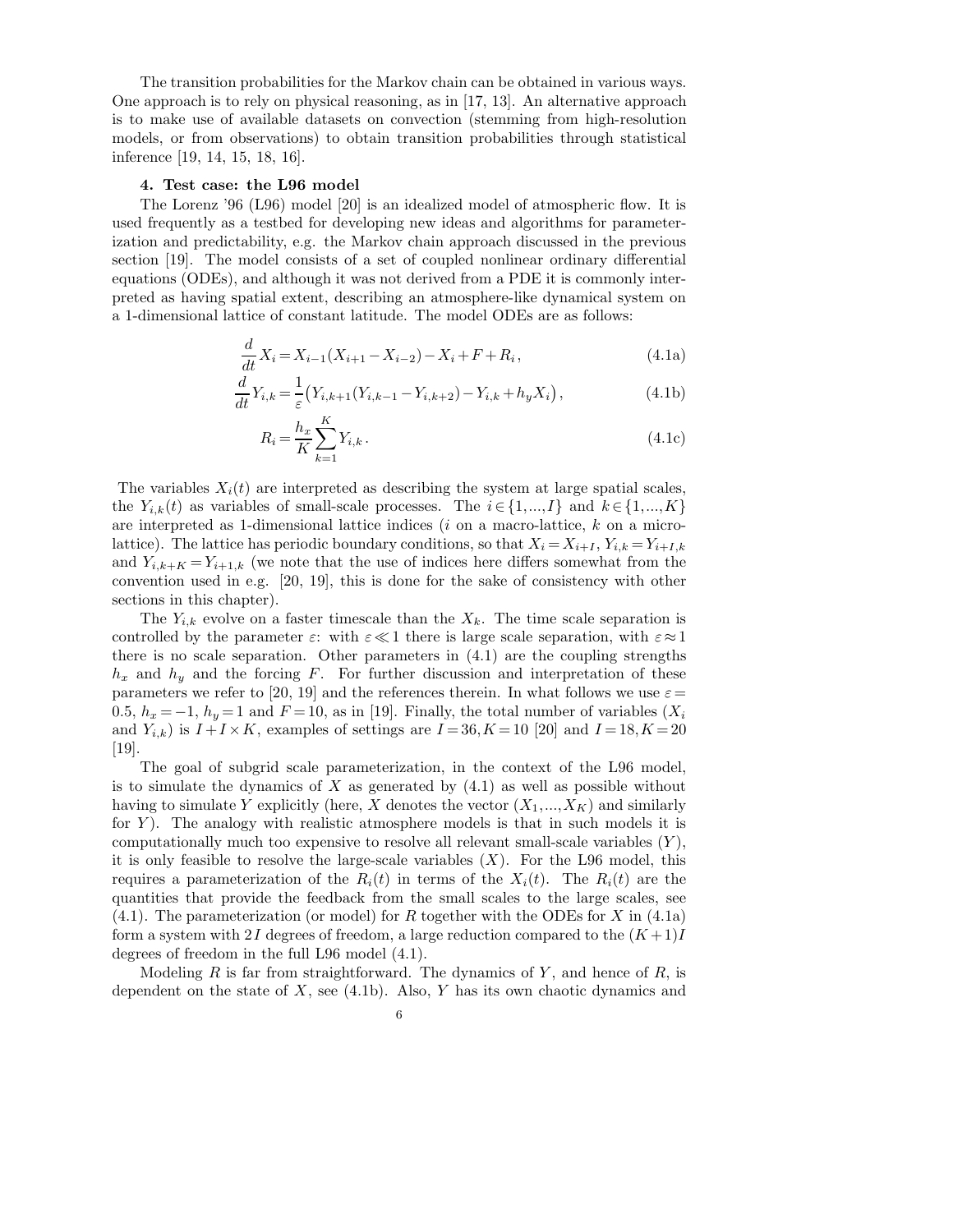

Fig. 4.1. *Example timeseries generated by the full L96 model (4.1) with parameter settings from [19]. The left panel shows X*(*t*)*, the middle panel shows R*(*t*) *with its mean subtracted. In the right panel, R*(*t*)*-mean(R) is discretized into two states: -1 for negative values, +1 for positive values. In all panels, time runs from top to bottom in increments of 0.1 and the spatial index i is on the horizontal axis.*

is not simply "slaved" to X. In case of large scale separation, i.e.  $\varepsilon \ll 1$ , asymptotic methods such as averaging and homogenization [21] may be used to derive a reduced model for  $X$ , however in realistic atmosphere models there is no clear scale separation between resolved-scale flow and convection.

Figure 4.1 shows an example of data (timeseries) generated by numerical integration of the full L96 model  $(4.1)$ , i.e. generated by simulating Y as well as X. The parameter settings  $(I, K, \varepsilon, h_x, h_y, F) = (18, 20, 0.5, -1, 1, 10)$  are those from [19]. The left panel shows the time evolution of the vector  $X(t)$ , the middle panel that of  $R(t)$  with its mean subtracted. A simple 2-state discretization, in which each  $R_i(t)$ mean(R) is mapped to either  $+1$  or  $-1$  depending on its sign, is shown in the right panel.

Although the behavior shown in figure 4.1 is chaotic, wave-like structures can be seen to travel through the spatial domain, not only in  $X$  but also in  $R$ . A parameterization should capture these noisy space-time patterns of  $R$  and their dependence on the patterns of X. Under the locality assumption discussed earlier, a stochastic parameterization for R consists of I copies of a scalar stochastic process for R*<sup>i</sup>* conditioned on  $X_i$ . In the Markov chain approach, the parameterized  $R_i$  can take on only a finite number of values.

#### **5. From Markov chains to PCA**

The conditional Markov chain (CMC) lattice models described in the previous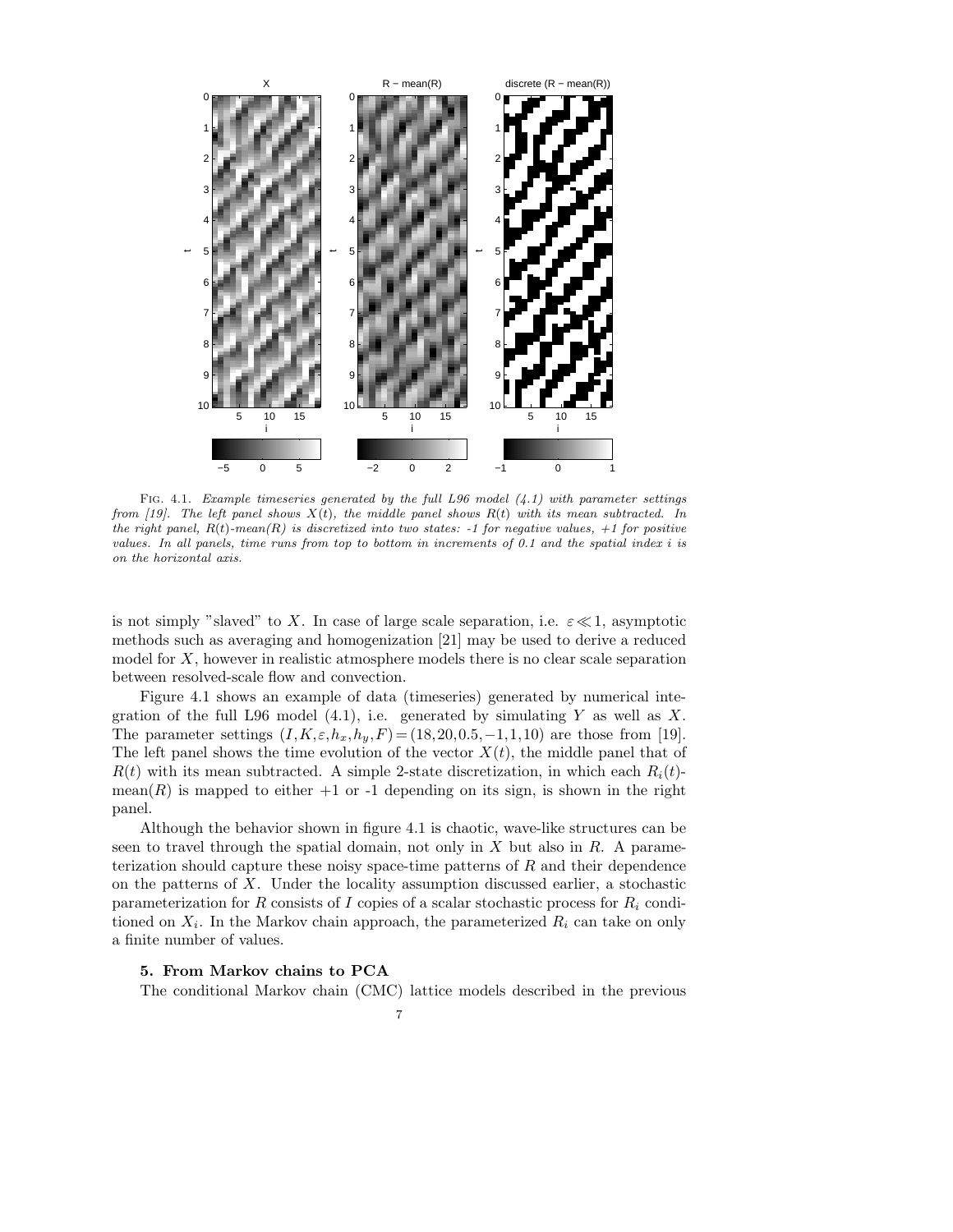sections do not involve direct interactions between Markov chains at neighboring lattice nodes. However, the CMC states at neighboring nodes are not independent, due to the coupling to  $\Psi_{i,j}$ . In the case of a microlattice, the chains governing the time evolution of  $b(i,j,k,l)$  and  $b(i,j,k\pm 1,l\pm 1)$  are conditioned on the same  $\Psi_{i,j}$ . If the Markov chains are only defined at the level of the macro-lattice, then  $b(i,j)$  and  $b(i\pm1,j\pm1)$  are correlated because  $\Psi_{i,j}$  and  $\Psi_{i\pm1,j\pm1}$  are coupled through the PDE model (1.1).

Notwithstanding these indirect couplings between Markov chains at neighboring lattice nodes, there may be reason to couple them more directly. For example, it was demonstrated [15] that such direct coupling can strongly enhance the variance of the area fractions  $\sigma_n(t)$ . Recently, a detailed investigation into the limitations of the locality assumption for capturing large-scale coherence in convection modeling was presented [4].

Let  $\{k, l\}$  denote the neighborhood of the microlattice node  $(k, l)$  (e.g. the Moore neighborhood, or the von Neumann neighborhood). If we generalize the CMC model to include dependencies on the neighborhood, while also retaining the (local) dependence on the macrostate  $\Psi$ , we arrive at a model characterized by the following transition probabilities for the cloud states  $b(i,j,k,l,t)$ :

$$
b(i,j,k,l,t+\Delta t) | b(i,j,k,l,t), \Psi(i,j,t), b(i,j,\{k,l\},t)
$$
\n(5.1)

Clearly, this "conditional PCA" is a rich model with many possible scenarios. There are N possible states for  $b(i,j,k,l,t)$ , so that with the Moore neighborhood there are  $N^9$  different configurations for  $b(i,j,k,l,t)$  and  $b(i,j,\{k,l\},t)$  together in case of a 2-dimensional lattice. The dependence on  $\Psi(i,j,t)$  makes the number of possible configurations even higher. To control these possibilities, it is nearly inevitable to impose certain structures on the model. How to do this is largely an open question. In [15], some ad-hoc choices were made to control the number of parameters that determine the transition probabilities for the conditional PCA. Controlling the parameters in a more systematic way is still a challenge.

The CMC lattice model from [13] was recently generalized to include interactions between neighboring cells on the micro-lattice [22]. The transition probabilities (PCA rules) are designed and motivated from physical intuition, similar to [13]. Energies (or interaction potentials) are assigned to all possible combinations of two neighboring cell states. For a given configuration of the lattice model, the sum of the potentials of all interactions present in that configuration determines a Hamiltonian energy. The transition rates for the individual cells are functions of this Hamiltonian. As the system state (configuration) evolves over time, so do the Hamiltonian and the transition rates. Only nearest neighbors are taken into account (i.e., Moore or von Neumann neighborhood), as it is argued that these are physically the most relevant [22].

### **6. Statistical inference for PCA**

To obtain the rules or transition probabilities of a PCA for clouds and convection, several of the papers mentioned previously rely on physical intuition and heuristics, e.g. [11, 22]. An alternative approach is to infer these rules from available datasets. Such data can come from two sources: observations / measurements of the real physical atmosphere, and numerical simulations with high-resolution models. Regarding the latter, we note that it is possible to do fairly realistic simulations of convection processes (although the detailed physics of e.g. the involved phase-changes (ice - water vapor- liquid water) and ice microphysics are still challenging). However, these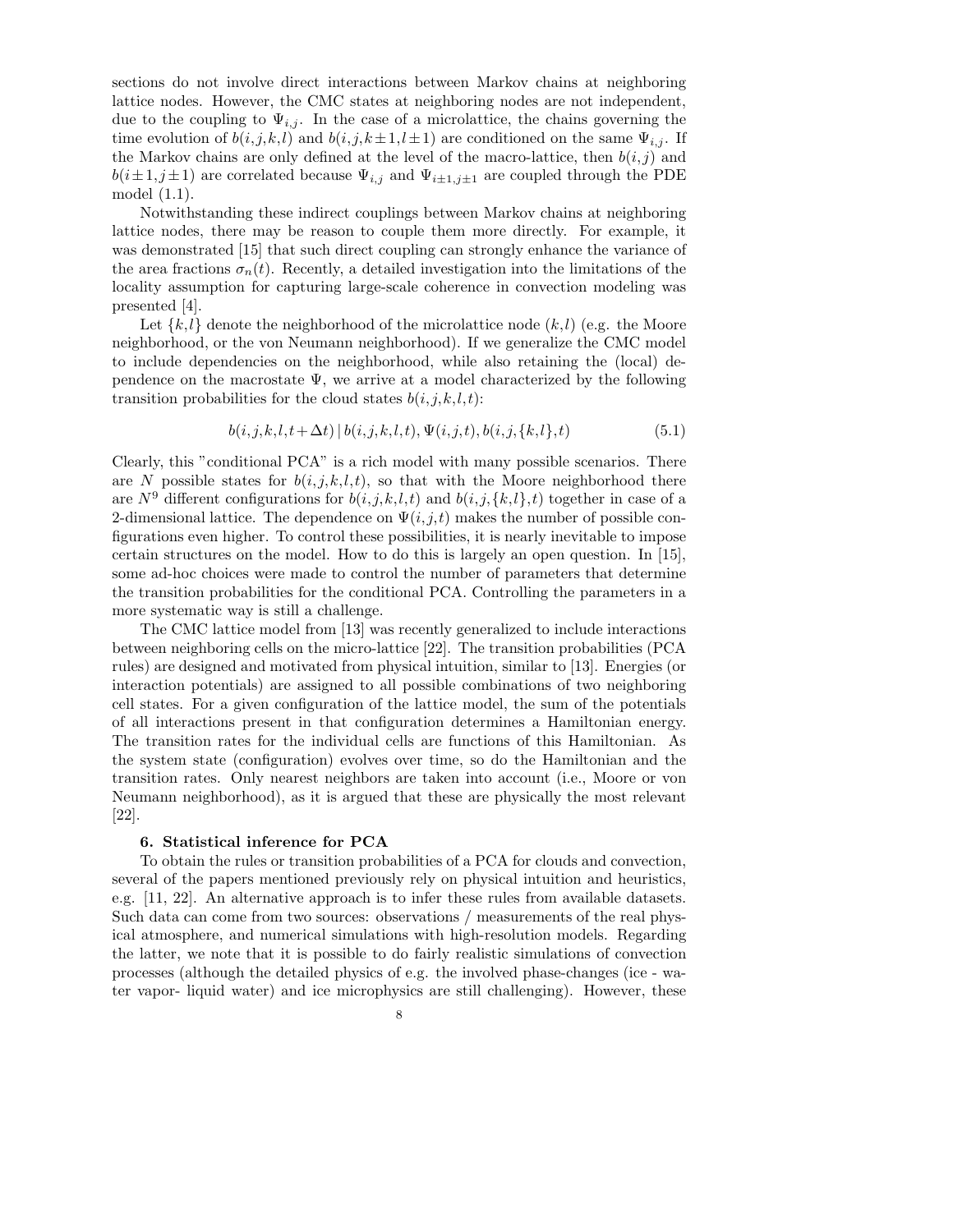simulations require extremely high model resolution, so that they are restricted in practice to limited spatial domains and short time intervals (e.g., 24 hours on a 100 km by 100 km horizontal domain). It will be many years before such high resolution simulations become feasible for the global atmosphere on climate timescales (years, decades and longer). Hence, the need to parameterize convection will persist for many more years.

With a dataset of sufficient spatial and temporal resolution, a pre-processing step is needed to assign a discrete state to all the lattice nodes at every time step. In previous sections it was discussed how clouds and convection can be modeled by defining a few cloud states (e.g. deep, stratiform, clear sky). The step of classifying the states at the lattice nodes, i.e. of deciding in what cloud or convective state a cell is, is nontrivial. However, we will not discuss it here further as it is primarily a matter of physical insight.

Once the space-time patterns of the discrete states are extracted from the dataset, one can attempt to fit a PCA to these patterns by means of statistical inference of the PCA rules or transition probabilities. There are two aspects to this inference task: selecting the neighborhood, and identifying the rules. In previous sections we have mainly focused on neighborhoods that are one step deep in space and time (e.g., the neighborhood for  $R_i(t+\Delta t)$  consisting of  $\{R_{i-1}(t),R_i(t),R_{i+1}(t)\}\$  in case of a 1dimensional lattice). Larger neighborhoods, either in space or time, may give better results but can also lead to overfitting, hence selecting the neighborhood is part of the inference problem. Furthermore, inferring the PCA rules with a given neighborhood is equally nontrivial.

Various methods have been developed for neighborhood selection and rule identification, see e.g. [23, 24, 25, 26]. The focus in these studies is mostly on binary systems, i.e. CA with two states. However, for PCA modeling of convection more than two states are typically used, as discussed in previous sections. A method for N-state systems proposed in [27] has not yet been used for convection PCA identification.

A major complication for inferring a PCA for convection (or other subgrid processes) from data is the influence of the large-scale state. As already discussed, Ψ and R in (1.1) are two-way coupled, so the behavior of R is dependent on  $\Psi$ . How to infer a PCA for R that is dependent on  $\Psi$ , with R and  $\Psi$  both evolving in time, is an open question and a challenging research topic. It is assumed here that timeseries data of both R and  $\Psi$  are available to infer the PCA. It may be fruitful to consider  $\Psi$  as a time-dependent covariate for R, although strictly speaking,  $\Psi$  does not evolve independently of  $R$ , see  $(1.1)$ .

In the Markov chain approach discussed in section 3, the dependence on the large-scale state is considered in several papers. In [19], the inference of transition probabilities for R conditional on X from L96 model data is carried out through a straightforward extension of maximum likelihood estimation. This procedure is also used in e.g. [15, 16, 18]. In [28] a Bayesian approach is proposed to estimate parameters of the multicloud model from [13]. It is mentioned in [28] that this approach can be extended to the multicloud model with neighbor interaction as proposed in [22].

#### **7. Summary and conclusion**

Modeling of atmospheric convection and clouds is an emerging application for PCA that entails several interesting mathematical challenges. An important aspect is the interactive (two-way) coupling to a PDE for large-scale atmospheric flow, see equation  $(1.1)$ . The state of the PCA for R couples to the time evolution of the largescale flow state  $\Psi$  through (1.1), and at the same time the PCA rules (transition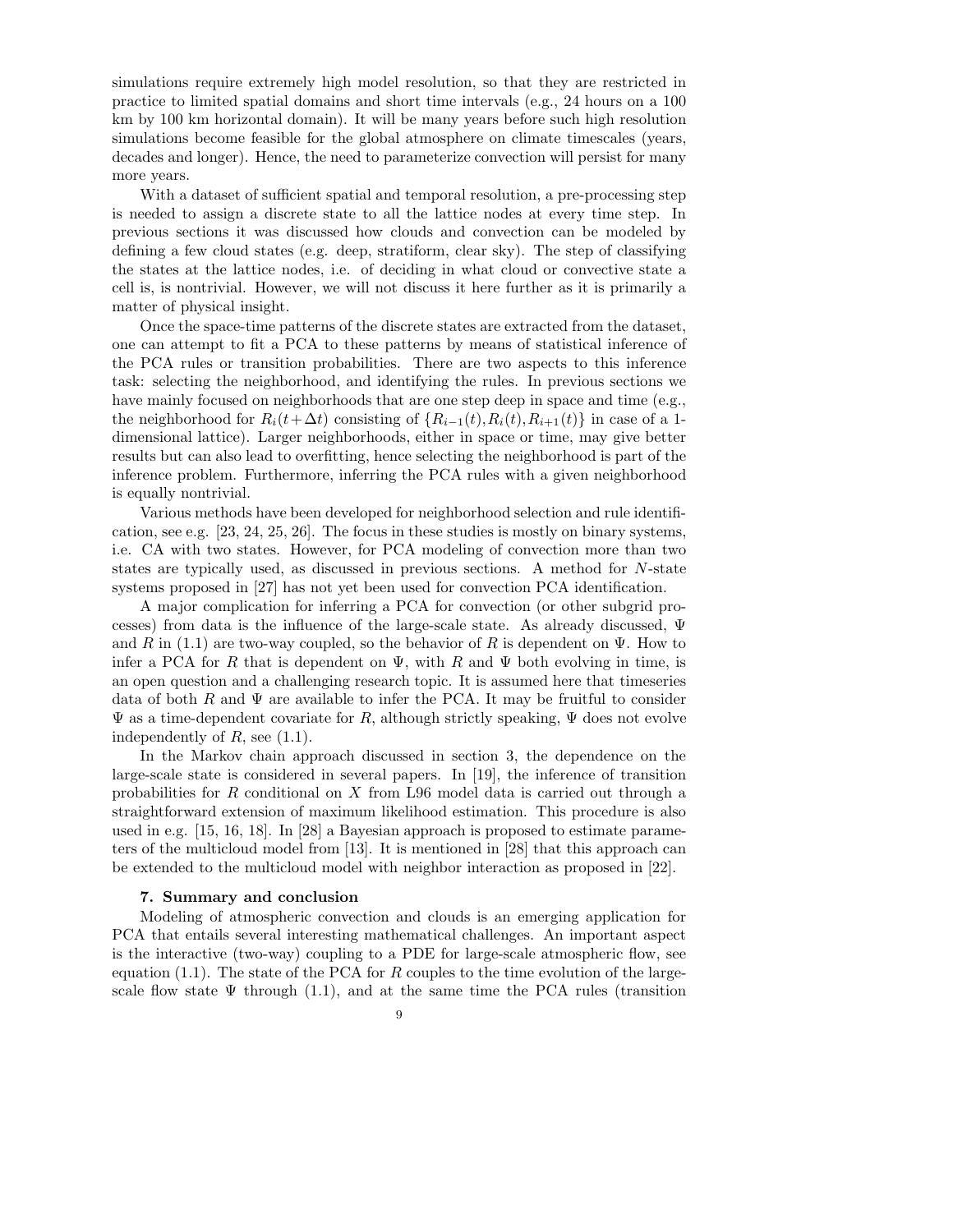probabilities) depend on  $\Psi$ . Furthermore, in most studies so far where convection is modeled as a discrete process, more than two states are used, so it is natural to consider N-state PCAs with  $N > 2$  rather than a binary  $(N = 2)$  PCA.

As discussed in sections 2 and 3, PCA modeling for convection emerges from two different research directions. The use of deterministic CA for modeling convection and other subgrid processes has been pursued for more than ten years, see section 2, however the extension of this approach to stochastic modeling (i.e., to PCA) is quite recent (e.g. [11]). Markov chain lattice models for convection, discussed in section 3 have also been studied for a while. These models are stochastic from the outset, but they usually do not include interactions between neighboring cells. Such interactions were added recently [22].

Deriving the PCA rules or transition probabilities from first principles is very challenging for convection. Besides physical intuition and heuristics, statistical inference can be a fruitful approach to construct these rules. A major challenge for inference is the fact that a PCA for convection should be dependent on the large-scale state Ψ. Some work has been done to include this dependence in the Markov chain lattice models, but the generalization to PCA has hardly been explored yet.

In section 4, the L96 model was discussed, an often used idealized model for experimenting with subgrid scale parameterizations. This would be a suitable model for testing and validating new ideas and algorithms to tackle the challenges summarized here.

**Acknowledgements** DC is financially supported by the Netherlands Organisation for Scientific Research (NWO) through the Vidi project *Stochastic models for unresolved scales in geophysical flows*.

#### REFERENCES

- [1] Stephens, G. L. (2005). Cloud feedbacks in the climate system: A critical review. *Journal of climate*, 18, 237-273.
- [2] Arakawa, A. (2004). The cumulus parameterization problem: Past, present, and future. *Journal of Climate*, 17, 2493-2525.
- [3] Randall, D., Khairoutdinov, M., Arakawa, A., and Grabowski, W. (2003). Breaking the cloud parameterization deadlock. *Bulletin of the American Meteorological Society*, 84, 1547-1564.
- [4] Tan, J., Jakob, C., and Lane, T. P. (2015). The Consequences of a Local Approach in Statistical Models of Convection on its Large-Scale Coherence. *Journal of Geophysical Research: Atmospheres*, 120, 931-944.
- [5] Palmer T.N. (2001) A nonlinear dynamical perspective on model error: a proposal for non-local stochastic-dynamic parameterization in weather and climate prediction models. *Q.J.R. Meteorol. Soc.* **127**, 279-304
- [6] Palmer, T. N. (1997). On parametrizing scales that are only somewhat smaller than the smallest resolved scales, with application to convection and orography. In *Proceedings of the ECMWF workshop on New insights and approaches to convective parametrization*, 328- 337.
- [7] Berner J, Doblas-Reyes FJ, Palmer TN, Shutts G, Weisheimer A. (2008) Impact of a quasistochastic cellular automaton backscatter scheme on the systematic error and seasonal prediction skill of a global climate model. *Phil. Trans. Roy. Soc. A* **366**: 2561-2579
- [8] Shutts, G. (2004). A stochastic kinetic energy backscatter algorithm for use in ensemble prediction systems. Technical Memorandum 449, ECMWF.
- [9] Shutts, G. (2005) A kinetic energy backscatter algorithm for use in ensemble prediction systems. *Q. J. R. Meteorol. Soc.,* 131, 3079-3102
- [10] Bengtsson L, Körnich H, Källén E, Svensson E. (2011) Large-scale dynamical response to subgrid-scale organization provided by cellular automata, *J. Atmos. Sci.*, **68** 3132-3144